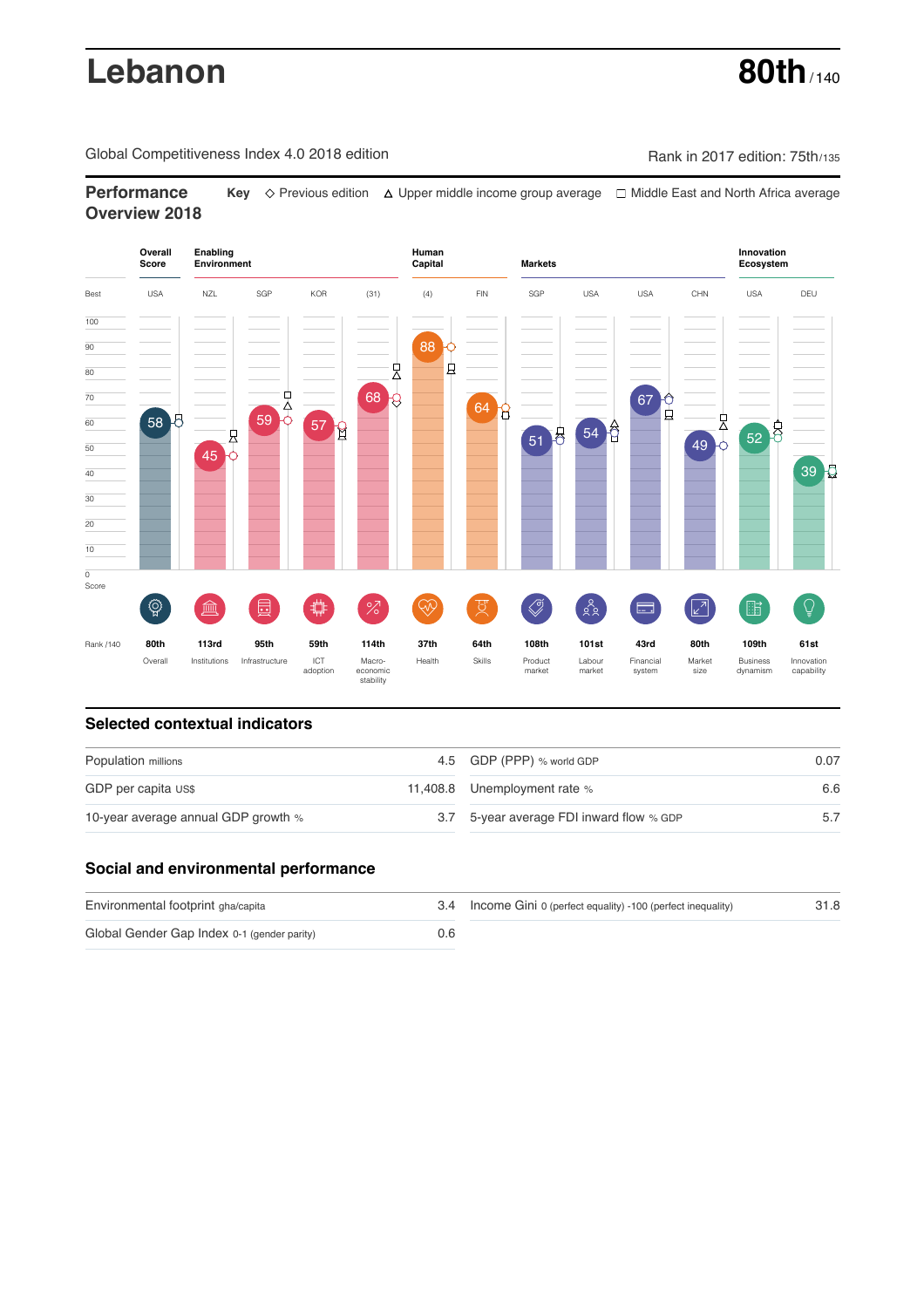### **Lebanon 80th**/140

| <b>Index Component</b>                                                                                  | Value          | Score *           | Rank/140 | <b>Best Performer</b>                |
|---------------------------------------------------------------------------------------------------------|----------------|-------------------|----------|--------------------------------------|
| 寙<br>Pillar 1: Institutions 0-100 (best)                                                                |                | 45.2 ↑            | 113      | <b>New Zealand</b>                   |
| 1.01 Organized crime 1-7 (best)                                                                         | 4.2            | 53.2 $\uparrow$   | 102      | Finland                              |
| 1.02 Homicide rate /100,000 pop.                                                                        | 4.0            | 88.2 ↓            | 81       | Multiple (9)                         |
| 1.03 Terrorism incidence 0 (very high) -100 (no incidence)                                              | 92.5           | $92.5$ ↑          | 119      | Multiple (24)                        |
| 1.04 Reliability of police services 1-7 (best)                                                          | 3.7            | 44.8 ↑            | 102      | Finland                              |
| 1.05 Social capital 0-100 (high)                                                                        | 45.6           | 45.6 ↑            | 106      | Australia                            |
| 1.06 Budget transparency 0-100 (best)                                                                   | 50.0           | $50.0 =$          | 77       | Multiple (2)                         |
| 1.07 Judicial independence 1-7 (best)                                                                   | 3.1            | 34.4 1            | 102      | Finland                              |
| 1.08 Efficiency of legal framework in challenging regulations 1-7 (best)                                | 2.5            | 24.7 ↓            | 122      | Finland                              |
| 1.09 Freedom of the press 0-100 (worst)                                                                 | 31.2           | 68.9 ↑            | 81       | Norway                               |
| 1.10 Burden of government regulation 1-7 (best)                                                         | 3.0            | 33.8 $1$          | 102      | Singapore                            |
| 1.11 Efficiency of legal framework in settling disputes 1-7 (best)                                      | 3.0            | 33.7 $\uparrow$   | 104      | Singapore                            |
| 1.12 E-Participation Index 0-1 (best)                                                                   | 0.44           | 44.4 $\sqrt{ }$   | 107      | Multiple (3)                         |
| 1.13 Future orientation of government 1-7 (best)                                                        | 2.6            | 27.1 ተ            | 126      | Singapore                            |
| 1.14 Incidence of corruption 0-100 (best)                                                               | 28.0           | $28.0 =$          | 120      | New Zealand                          |
| 1.15 Property rights 1-7 (best)                                                                         | 4.2            | 52.7 $\sqrt{ }$   | 80       | Finland                              |
| 1.16 Intellectual property protection 1-7 (best)                                                        | 3.3            | 39.1 $\uparrow$   | 120      | Finland                              |
| 1.17 Quality of land administration 0-30 (best)                                                         | 16.0           | $53.3 =$          | 67       | Singapore                            |
| 1.18 Strength of auditing and reporting standards 1-7 (best)                                            | 4.3            | 54.7 $\downarrow$ | 91       | Finland                              |
| 1.19 Conflict of interest regulation 0-10 (best)                                                        | 5.0            | $50.0 =$          | 95       | Multiple (2)                         |
| 1.20 Shareholder governance 0-10 (best)                                                                 | 3.3            | $33.0 =$          | 124      | Kazakhstan                           |
| 囩<br>Pillar 2: Infrastructure 0-100 (best)                                                              |                | 58.5 $\sqrt{ }$   | 95       | Singapore                            |
| 2.01 Road connectivity index 0-100 (best)                                                               | 48.7           | $48.7 =$          | 94       | <b>United States</b>                 |
| 2.02 Quality of roads 1-7 (best)                                                                        | 2.6            | 26.9 ↓            | 127      | Singapore                            |
| 2.03 Railroad density km of roads/square km                                                             | n/a            | n/a               | n/a      | Multiple (20)                        |
| 2.04 Efficiency of train services 1-7 (best)                                                            | 1.7            | 11.1 $\sqrt{ }$   | 129      | Switzerland                          |
| 2.05 Airport connectivity score                                                                         | 48,359.6       | 51.4 $\sqrt{ }$   | 64       | Multiple (8)                         |
| 2.06 Efficiency of air transport services 1-7 (best)                                                    | 4.0            | 49.5 ↓            | 95       | Singapore                            |
| 2.07 Liner Shipping Connectivity Index 0-157.1 (best)                                                   | 44.5           | 44.5 ↑            | 35       | Multiple (4)                         |
| 2.08 Efficiency of seaport services 1-7 (best)                                                          | 3.2            | 36.0 $\sqrt{ }$   | 101      | Singapore                            |
| 2.09 Electrification rate % pop.                                                                        | 100.0          | 100.0 $\uparrow$  | 1        | Multiple (66)                        |
| 2.10 Electric power transmission and distribution losses % output                                       | 10.3           | $93.4$ 1          | 65       | Multiple (9)                         |
| 2.11 Exposure to unsafe drinking water % pop.                                                           | 17.0           | 84.7 ተ            | 87       | Multiple (23)                        |
| 2.12 Reliability of water supply 1-7 (best)                                                             | 2.1            | 18.8 ↑            | 136      | Switzerland                          |
| Pillar 3: ICT adoption 0-100 (best)                                                                     |                | 57.0 ↑            | 59       | Korea, Rep.                          |
| 3.01 Mobile-cellular telephone subscriptions /100 pop.                                                  | 81.4           | $67.8 =$          | 120      | Multiple (68)                        |
| 3.02 Mobile-broadband subscriptions /100 pop.                                                           | 56.8           | n/a               | 87       | <b>United Arab Emirates</b>          |
| 3.03 Fixed-broadband Internet subscriptions /100 pop.                                                   | 21.6           | $43.3 =$          | 45       | Switzerland                          |
| 3.04 Fibre Internet subscriptions /100 pop.                                                             | n/a            | n/a               | n/a      | Korea, Rep.                          |
| 3.05 Internet users % pop.                                                                              | 76.1           | 76.1 ↑            | 41       | Iceland                              |
| ℅<br>Pillar 4: Macroeconomic stability 0-100 (best)                                                     | $\overline{a}$ | 67.9 ↑            | 114      | Multiple (31)                        |
| 4.01 Inflation annual % change                                                                          | 1.8            | 100.0 $\uparrow$  | 1        | Multiple (74)                        |
| 4.02 Debt dynamics 0-100 (best)                                                                         | 35.8           | $35.8 +$          | 130      | Multiple (36)                        |
| Qÿ<br>Pillar 5: Health 0-100 (best)                                                                     |                | 88.4 ↑            | 37       | Multiple (4)                         |
| 5.01 Healthy life expectancy years                                                                      | 68.3           | 88.4 ↑            | 36       | Multiple (4)                         |
|                                                                                                         |                |                   |          |                                      |
| 섯<br>Pillar 6: Skills 0-100 (best)                                                                      | $\overline{a}$ | 63.6 $\sqrt{ }$   | 64       | <b>Finland</b>                       |
| 6.01 Mean years of schooling Years                                                                      | 9.3            | $62.0 =$          | 72       | Finland                              |
| 6.02 Extent of staff training 1-7 (best)                                                                | 3.7            | 45.4 ↓            | 84       | Switzerland                          |
| 6.03 Quality of vocational training 1-7 (best)                                                          | 3.6            | 42.6 $\sqrt{ }$   | 104      | Switzerland                          |
| 6.04 Skillset of graduates 1-7 (best)                                                                   | 4.9            | 64.6 ↑            | 25       | Switzerland                          |
| 6.05 Digital skills among population 1-7 (best)                                                         | 5.1            | 69.2 ↑            | 22       | Sweden                               |
| 6.06 Ease of finding skilled employees 1-7 (best)                                                       | 4.8            | 64.1 $\sqrt{ }$   | 23       | <b>United States</b>                 |
| 6.07 School life expectancy Years                                                                       | 10.8<br>4.3    | 60.2 $\sqrt{ }$   | 115      | Multiple (9)                         |
| 6.08 Critical thinking in teaching 1-7 (best)<br>6.09 Pupil-to-teacher ratio in primary education Ratio | 12.2           | 55.7 ↑<br>94.6 ↑  | 25<br>30 | <b>United States</b><br>Multiple (6) |
|                                                                                                         |                |                   |          |                                      |